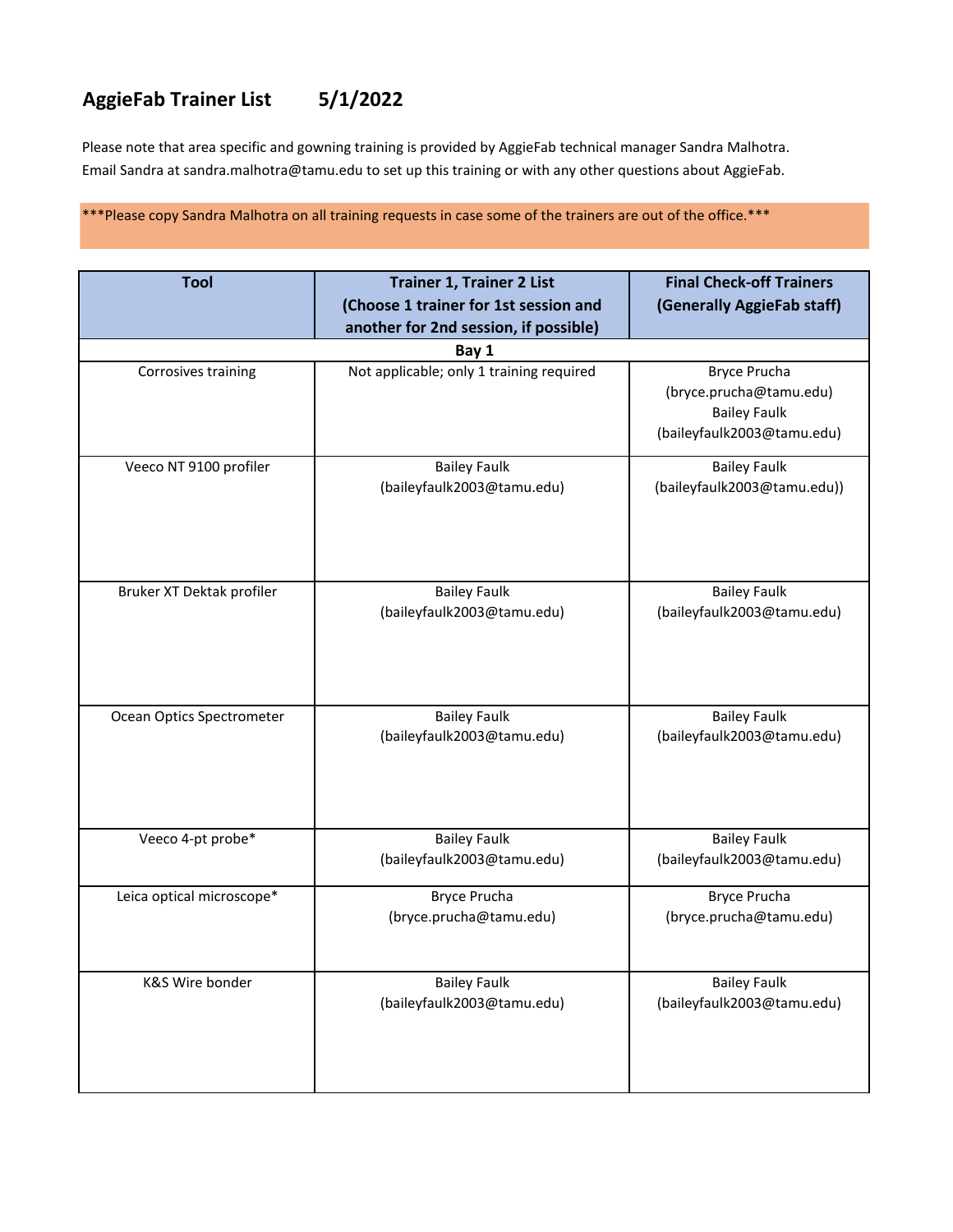| EVG 501 wafer bonder                                                 | <b>Bailey Faulk</b><br>(baileyfaulk2003@tamu.edu)<br>Don Marek                      | <b>Bailey Faulk</b><br>(baileyfaulk2003@tamu.edu)<br>Don Marek |
|----------------------------------------------------------------------|-------------------------------------------------------------------------------------|----------------------------------------------------------------|
|                                                                      | (don.marek@tamu.edu)                                                                | (don.marek@tamu.edu)                                           |
| <b>Micro Automation Dicing Saws</b><br>A5 & A9                       | Jung Hwan Woo<br>(j.woo@tamu.edu)                                                   | Jung Hwan Woo<br>(j.woo@tamu.edu)                              |
| *Only one training session may be<br>needed prior to final check off |                                                                                     |                                                                |
|                                                                      | Bay 2                                                                               |                                                                |
| Cressington Au sputter coater                                        | Don Marek<br>(don.marek@tamu.edu)                                                   | Don Marek<br>(don.marek@tamu.edu)                              |
| MTI RTP anneal furnaces<br>D2, D3 and D4                             | Jung Hwan Woo<br>(j.woo@tamu.edu)                                                   | Jung Hwan Woo<br>(j.woo@tamu.edu)                              |
| <b>Tystar LPCVD</b>                                                  | Don Marek<br>(don.marek@tamu.edu)                                                   | Don Marek<br>(don.marek@tamu.edu)                              |
| ASM Polygon ALD                                                      | Don Marek<br>(don.marek@tamu.edu)                                                   | Don Marek<br>(don.marek@tamu.edu)                              |
| Lesker ebe1 and ebe2                                                 | <b>Bryce Prucha</b><br>(bryce.prucha@tamu.edu)<br>Jung Hwan Woo<br>(j.woo@tamu.edu) | Jung Hwan Woo<br>(j.woo@tamu.edu)                              |
| Lesker DC PVD                                                        | <b>Bryce Prucha</b><br>(bryce.prucha@tamu.edu)<br>Jung Hwan Woo<br>(j.woo@tamu.edu) | Jung Hwan Woo<br>(j.woo@tamu.edu)                              |
| Lesker RF PVD                                                        | <b>Bryce Prucha</b><br>(bryce.prucha@tamu.edu)<br>Jung Hwan Woo<br>(j.woo@tamu.edu) | Jung Hwan Woo<br>(j.woo@tamu.edu)                              |
| Minibrute furnace<br>Tubes 1, 2 and 3                                | Jung Hwan Woo<br>(j.woo@tamu.edu)                                                   | Jung Hwan Woo<br>(j.woo@tamu.edu)                              |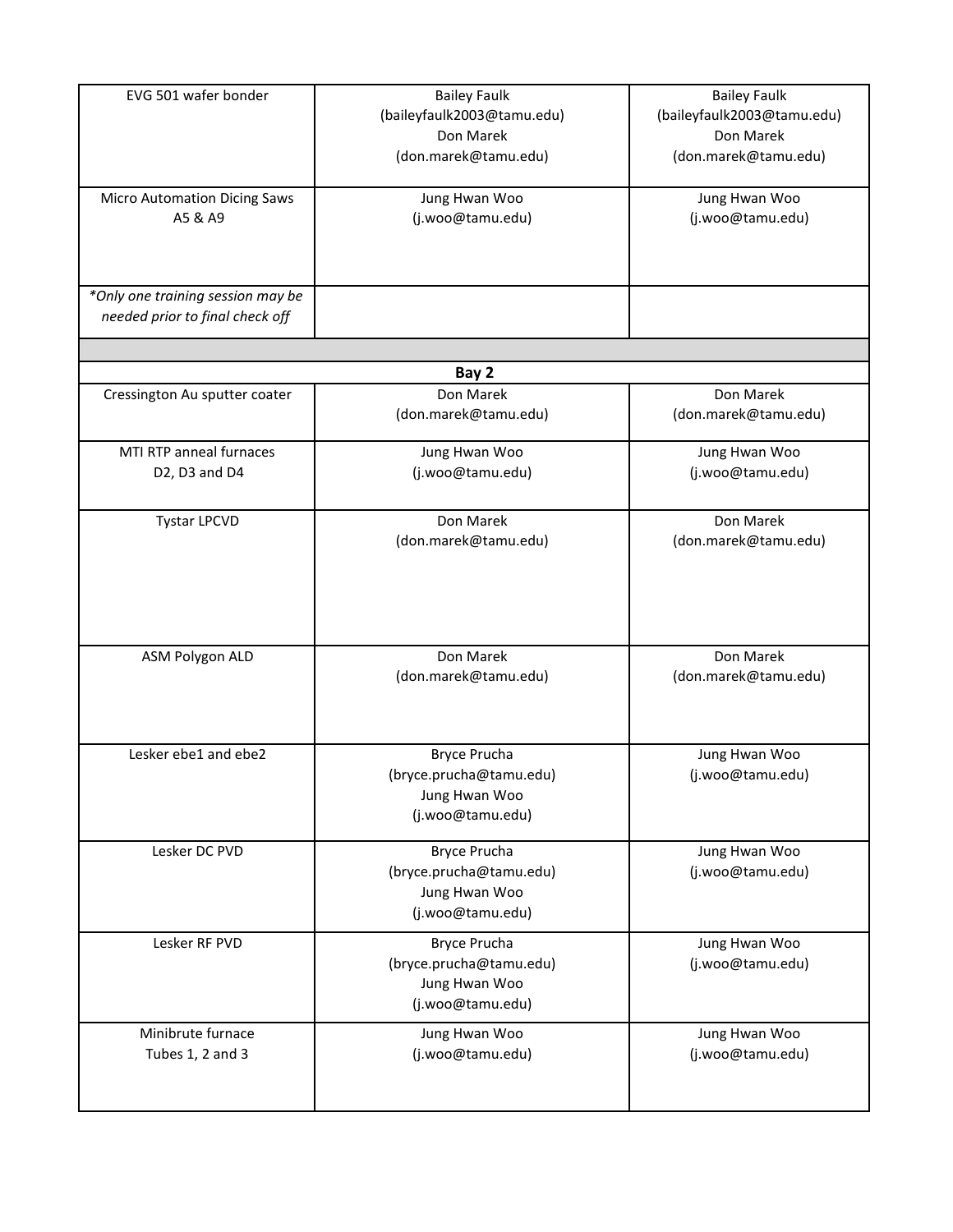| Oxford PlasmaLab 80 PECVD    | Jung Hwan Woo<br>(j.woo@tamu.edu)                                      | Jung Hwan Woo<br>(j.woo@tamu.edu)                                      |  |
|------------------------------|------------------------------------------------------------------------|------------------------------------------------------------------------|--|
| Tegal Plasmaline 421 asher   | Don Marek<br>(don.marek@tamu.edu)                                      | Don Marek<br>(don.marek@tamu.edu)                                      |  |
|                              |                                                                        |                                                                        |  |
| Caltex 3D microscope         | Bay 3<br><b>Bryce Prucha</b><br>(bryce.prucha@tamu.edu)                | <b>Bryce Prucha</b><br>(bryce.prucha@tamu.edu)                         |  |
| PDS 2010 parylene coater     | Don Marek<br>(don.marek@tamu.edu)                                      | Don Marek<br>(don.marek@tamu.edu)                                      |  |
| Clustex PVD                  | Don Marek<br>(don.marek@tamu.edu)                                      | Don Marek<br>(don.marek@tamu.edu)                                      |  |
| Oxford PlasmaLab 100 ICP RIE | Jung Hwan Woo<br>(j.woo@tamu.edu)<br>Don Marek<br>(don.marek@tamu.edu) | Jung Hwan Woo<br>(j.woo@tamu.edu)<br>Don Marek<br>(don.marek@tamu.edu) |  |
| Nordson March CS-1701 RIE    | Don Marek<br>(don.marek@tamu.edu)                                      | Don Marek<br>(don.marek@tamu.edu)                                      |  |
| Leica optical microscope     | <b>Bryce Prucha</b><br>(bryce.prucha@tamu.edu)                         | <b>Bryce Prucha</b><br>(bryce.prucha@tamu.edu)                         |  |
| Bay 4                        |                                                                        |                                                                        |  |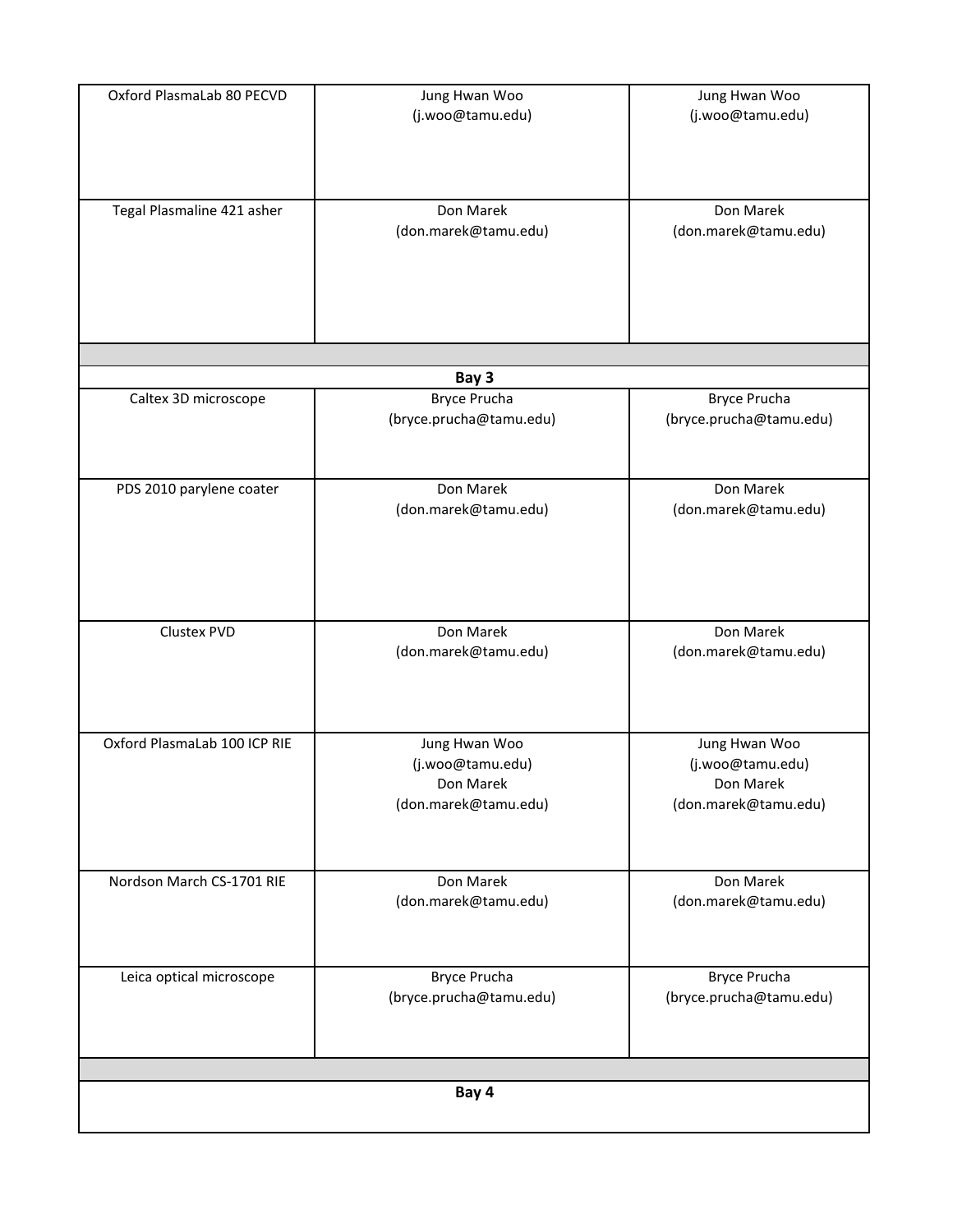| Corrosives training<br>Nikon optical microscope<br>Nanoscribe direct laser write<br>lithography | Not applicable; only 1 training required<br><b>Bryce Prucha</b><br>(bryce.prucha@tamu.edu)<br>Can Huang<br>(ch43@tamu.edu)<br>Jung Hwan Woo<br>(j.woo@tamu.edu) | <b>Bryce Prucha</b><br>(bryce.prucha@tamu.edu)<br><b>Bailey Faulk</b><br>(baileyfaulk2003@tamu.edu)<br><b>Bryce Prucha</b><br>(bryce.prucha@tamu.edu)<br>Can Huang<br>(ch43@tamu.edu) |
|-------------------------------------------------------------------------------------------------|-----------------------------------------------------------------------------------------------------------------------------------------------------------------|---------------------------------------------------------------------------------------------------------------------------------------------------------------------------------------|
| Suss MA-6 mask aligner                                                                          | Can Huang<br>(ch43@tamu.edu)<br>Zhiyu Yan<br>(yan1383@tamu.edu)<br>Jung Hwan Woo<br>(j.woo@tamu.edu)                                                            | Jung Hwan Woo<br>(j.woo@tamu.edu)                                                                                                                                                     |
| EVG 610 mask aligner                                                                            | Zhiyu Yan<br>(yan1383@tamu.edu)<br>Sungjin Kim<br>(kim16748@tamu.edu)<br>Han Zhang<br>(han.zhang@tamu.edu)<br>Rohit Gupte<br>(rgupte@tamu.edu)                  | Zhiyu Yan<br>(yan1383@tamu.edu)<br>Sungjin Kim<br>(kim16748@tamu.edu)                                                                                                                 |
| Bidtec spin coater                                                                              | Zhiyu Yan<br>(yan1383@tamu.edu)<br>Sungjin Kim<br>(kim16748@tamu.edu)                                                                                           | Zhiyu Yan<br>(yan1383@tamu.edu)<br>Sungjin Kim<br>(kim16748@tamu.edu)                                                                                                                 |
| FEI dual beam FIB                                                                               | Jung Hwan Woo<br>(j.woo@tamu.edu)                                                                                                                               | Jung Hwan Woo<br>(j.woo@tamu.edu)                                                                                                                                                     |
| Tescan ebeam writer                                                                             | Jung Hwan Woo<br>(j.woo@tamu.edu)                                                                                                                               | Jung Hwan Woo<br>(j.woo@tamu.edu)                                                                                                                                                     |
| Zeiss helium ion microscope                                                                     | Jung Hwan Woo<br>(j.woo@tamu.edu)<br>Rapid Prototyping - Room 133                                                                                               | Jung Hwan Woo<br>(j.woo@tamu.edu)                                                                                                                                                     |
| PLS6.120D Laser Engraver                                                                        | Sungjin Kim<br>(kim16748@tamu.edu)                                                                                                                              | Sungjin Kim<br>(kim16748@tamu.edu)                                                                                                                                                    |